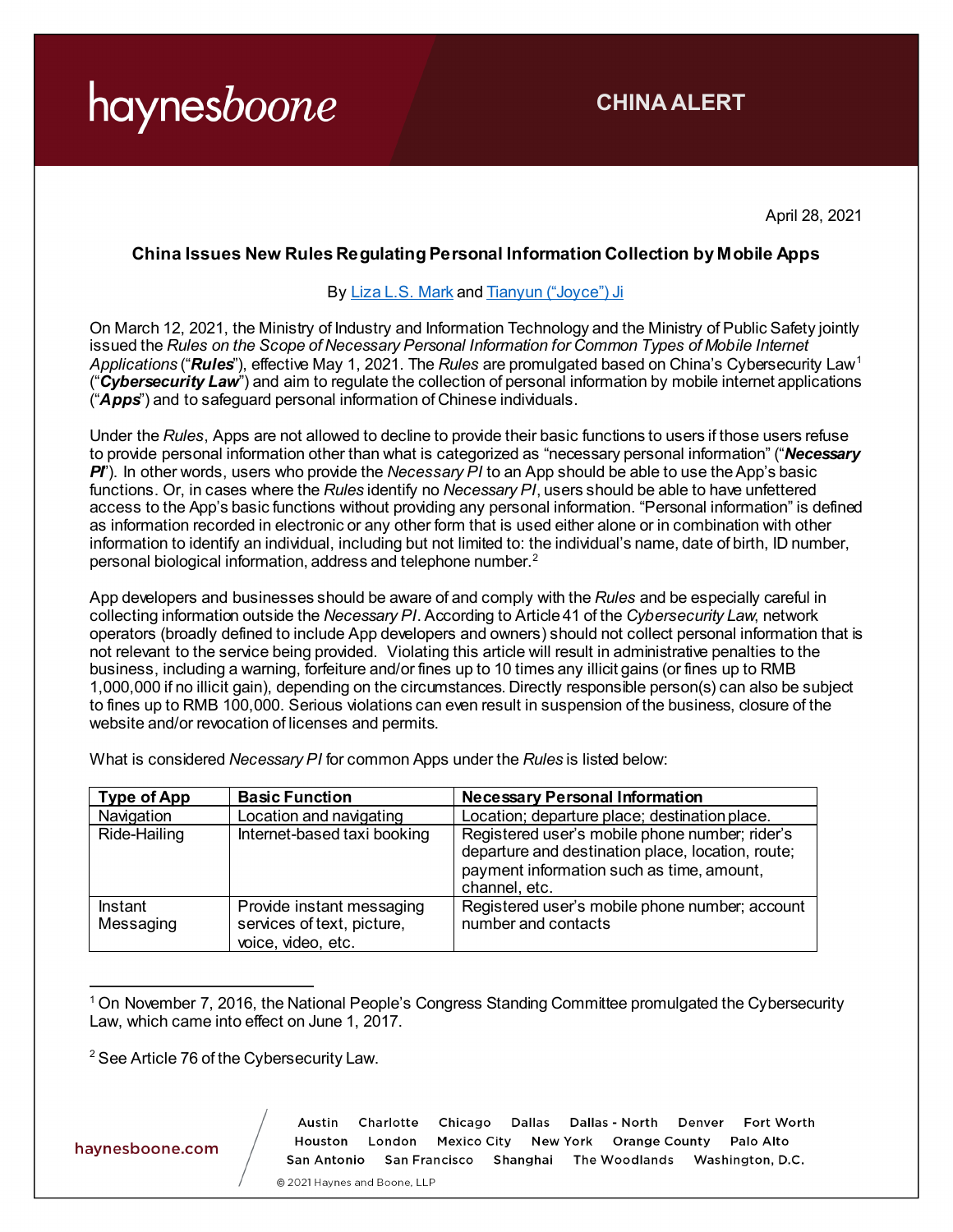| Online                          | Topics discussion,              | Registered user's mobile phone number                                                     |
|---------------------------------|---------------------------------|-------------------------------------------------------------------------------------------|
| Community                       | information sharing and         |                                                                                           |
|                                 | interaction, such as blog and   |                                                                                           |
|                                 | <b>BBS</b>                      |                                                                                           |
| <b>Online Payment</b>           | Online payment, withdrawal,     | Registered user's mobile phone number;                                                    |
|                                 | transfer                        | registered user's name, ID type and number, ID                                            |
| Online Shopping                 | Shopping                        | expiration date, bank account number<br>Registered user's mobile phone number;            |
|                                 |                                 | recipient's name, address, number; payment                                                |
|                                 |                                 | information such as time, amount, channel, etc.                                           |
| <b>Meal Delivery</b>            | Meal purchase and delivery      | Registered user's mobile phone number;                                                    |
|                                 |                                 | recipient's name, address, number; payment                                                |
|                                 |                                 | information such as time, amount, channel, etc.                                           |
| Package Delivery                | Delivery of mail, package,      | Sender's name, ID type and number; sender's                                               |
|                                 | publishing, etc.                | address, contact number; recipient's name,                                                |
|                                 |                                 | address, contact number; item's description and                                           |
|                                 |                                 | quantity                                                                                  |
| <b>Transit Tickets</b>          | Transit-related ticketing and   | Registered user's mobile phone number;                                                    |
|                                 | itinerary services (such as     | passenger's name, ID type and number, type                                                |
|                                 | ticket purchasing, changing,    | (children, adult, student, etc.); departure and                                           |
|                                 | cancellation, etc.)             | destination place, departure time; train/boat/flight                                      |
|                                 |                                 | number; class; seat number (if applicable); license                                       |
|                                 |                                 | plate number and color (ETC service); payment                                             |
|                                 |                                 | information such as time, amount, channel, etc.                                           |
| Match-Making                    | Match-making service            | Registered user's mobile phone number;                                                    |
|                                 |                                 | candidate's gender, age, marital status                                                   |
| Job                             | Job seeker and employer         | Registered user's mobile phone number;                                                    |
|                                 | information exchange            | applicant's resume                                                                        |
| Online-Lending                  | Online-based personal loan      | Registered user's mobile phone number;                                                    |
|                                 | services                        | borrower's name, ID type and number, ID                                                   |
| <b>Real Estate</b>              | Publication of real estate for- | expiration date, bank account number                                                      |
|                                 |                                 |                                                                                           |
|                                 |                                 | Registered user's mobile phone number; real                                               |
| Selling and                     | sale information; selling or    | estate's basic information: address, size,                                                |
| Leasing                         | leasing of real estate          | price/rent                                                                                |
| Used-Car Sale                   | Information exchange of         | Registered user's mobile phone number; buyer's                                            |
|                                 | used-car sale                   | name, ID type and number; seller's name, ID type                                          |
|                                 |                                 | and number, vehicle registration number and ID                                            |
|                                 |                                 | number                                                                                    |
| Medical                         | Online medical consulting,      | Registered user's mobile phone number; patient's                                          |
| Appointment and<br>Consultation | making doctor's appointment     | name, ID type and number, name of the hospital                                            |
|                                 |                                 | and department upon making the appointment;<br>description of the illness upon consulting |
| <b>Travel Services</b>          | Travel product's publication    | Registered user's mobile phone number;                                                    |
|                                 | and subscription                | traveler's destination and time; traveler's name, ID                                      |
|                                 |                                 | type and number, contact number                                                           |
| Lodging                         | Hotel booking                   | Registered user's mobile phone number; guest's                                            |
|                                 |                                 | name and contact number, check-in and check-<br>out time; name of the hotel               |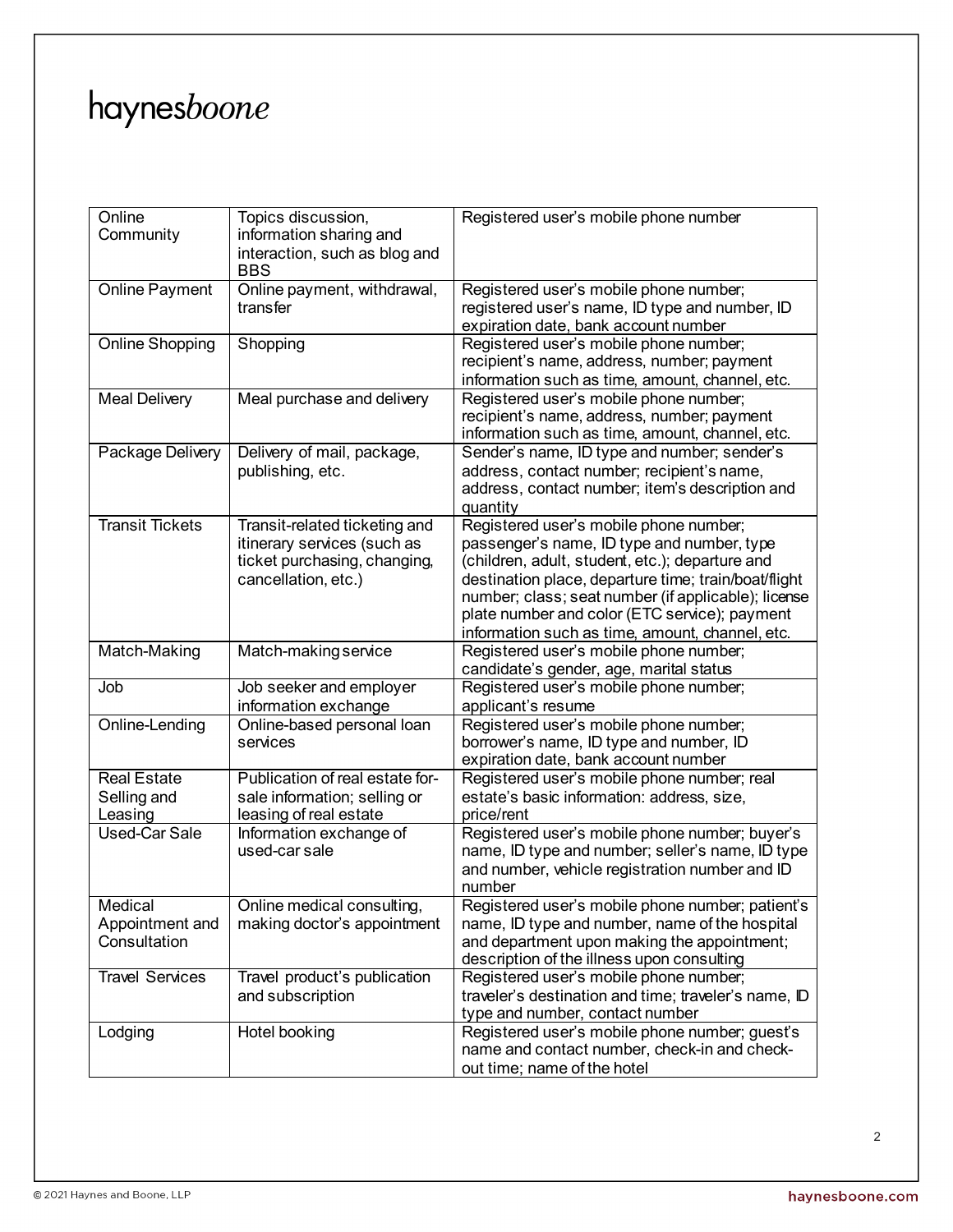| <b>Online Gaming</b>    | Provide online gaming<br>products and services              | Registered user's mobile phone number             |
|-------------------------|-------------------------------------------------------------|---------------------------------------------------|
| E-Learning              | Online tutoring, online                                     | Registered user's mobile phone number             |
|                         | classroom, etc.                                             |                                                   |
| <b>Local Services</b>   | Household-related services                                  | Registered user's mobile phone number             |
|                         | such as repairing, renovation,                              |                                                   |
|                         | flea market, etc.                                           |                                                   |
| Female Welfare          | Health management service                                   | None                                              |
|                         | such as menstrual                                           |                                                   |
|                         | management, prenatal, child                                 |                                                   |
|                         | care, beauty, etc.                                          |                                                   |
| Use of Vehicle          | Services such as bicycle                                    | Registered user's mobile phone number; user's ID  |
|                         | sharing, car sharing, rental                                | type and number, driver's license information;    |
|                         | car, etc.                                                   | payment information such as time, amount,         |
|                         |                                                             | channel, etc.; user's location when using shared- |
|                         |                                                             | bicycle or rental car                             |
| Investment              | <b>Financial investment services</b>                        | Registered user's mobile phone number; user's     |
|                         | such as in stocks, futures,                                 | name, ID type and number, ID expiration date,     |
|                         | funds, bonds, etc.                                          | copy of ID; user's capital account number, bank   |
|                         |                                                             | account number or payment account number          |
| <b>Mobile Banking</b>   | Mobile banking, including                                   | Registered user's mobile phone number; user's     |
|                         | account management,                                         | name, ID type and number, ID expiration date,     |
|                         | information inquiry, money                                  | copy of ID, bank account number, mobile phone     |
|                         | transfer, etc.                                              | number with the bank; for online transfer, need   |
|                         |                                                             | recipient's name, bank account number, bank       |
|                         |                                                             | information                                       |
| <b>Email and Cloud</b>  | Online mailbox, cloud drive,                                | Registered user's mobile phone number             |
| Drive                   | etc.                                                        |                                                   |
| Remote                  | Audio or video conference via                               | Registered user's mobile phone number             |
| Conference              | internet                                                    |                                                   |
| Live Streaming          | Live video, audio, picture, text<br>streaming to the public | None                                              |
| <b>Online Streaming</b> | Video and audio search and                                  | None                                              |
|                         | streaming                                                   |                                                   |
| Short Videos            | Short video search and                                      | None                                              |
|                         | streaming                                                   |                                                   |
| <b>News</b>             | Browsing and searching of                                   | None                                              |
|                         | news                                                        |                                                   |
| <b>Fitness</b>          | <b>Fitness training</b>                                     | <b>None</b>                                       |
| <b>Browser</b>          | Browsing internet resources                                 | None                                              |
| Input                   | Input of texts and symbols,                                 | None                                              |
|                         | etc.                                                        |                                                   |
| Security                | Cleaning of virus and                                       | None                                              |
|                         | malware, fix bugs, etc.                                     |                                                   |
| <b>Digital Library</b>  | Searching and reading e-                                    | None                                              |
|                         | books                                                       |                                                   |
| <b>Photo Filtering</b>  | Photo filtering, shooting, etc.                             | None                                              |
| <b>App Store</b>        | Apps search and download                                    | <b>None</b>                                       |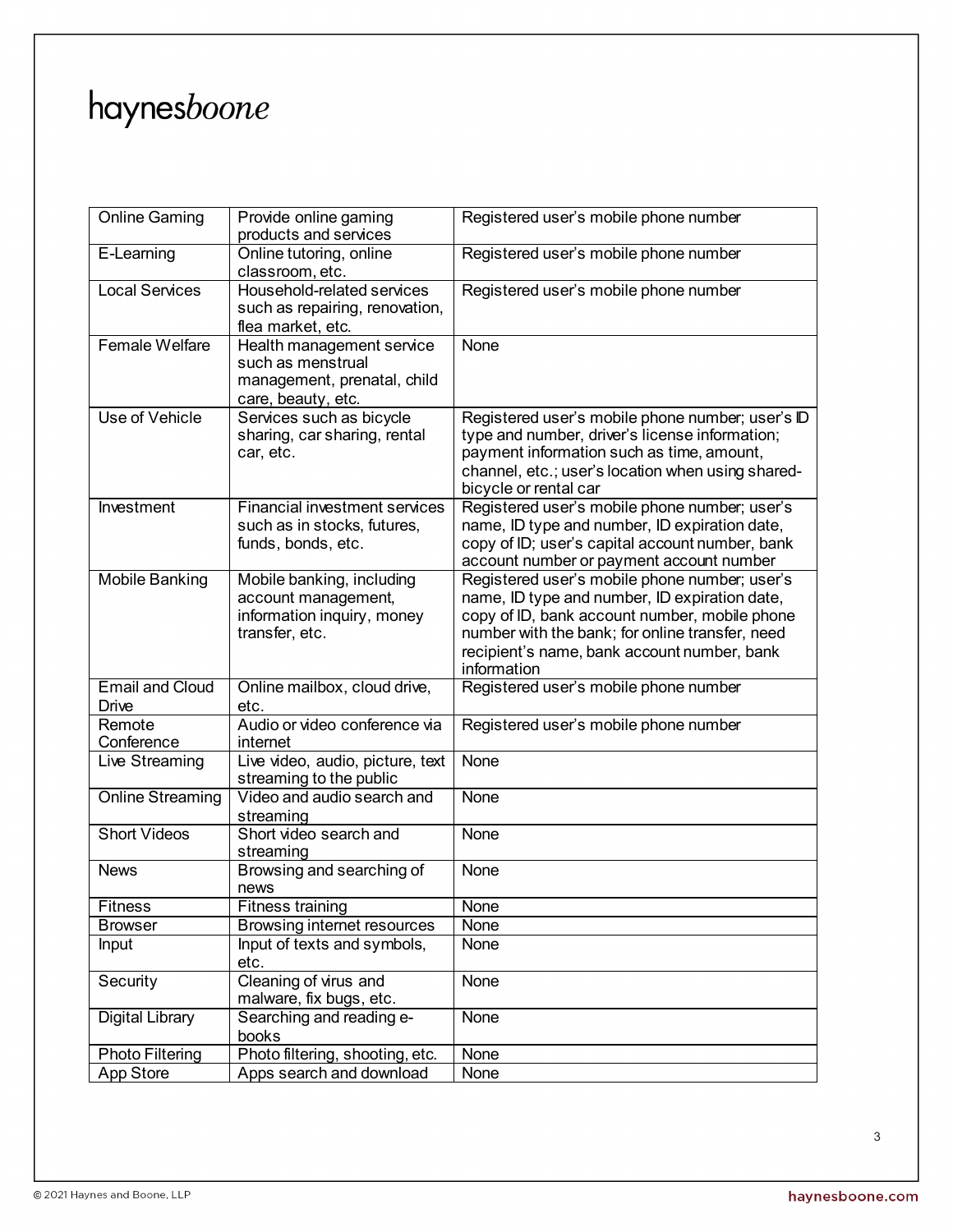| Tools          | Services such as calendar,<br>weather, dictionary,<br>calculator, remote, flashlight,<br>compass, alarm, file transfer,<br>file management, wallpaper<br>and ringtone, screenshot,<br>recorder, document<br>processing, etc. | None                                                                                                                                                    |
|----------------|------------------------------------------------------------------------------------------------------------------------------------------------------------------------------------------------------------------------------|---------------------------------------------------------------------------------------------------------------------------------------------------------|
| Show Ticketing | Purchasing of show ticket                                                                                                                                                                                                    | Registered user's mobile phone number;<br>showing's session, seat number (if applicable);<br>payment information such as time, amount,<br>channel, etc. |

Therefore, if your business is offering a "short video" app (such as TikTok) or a web browser app (such as Safari), you really cannot justify collecting and thus should not collect a user's personal information, such as the person's mobile phone number or physical location as a condition to providing the basic functions of video streaming/web browsing, even though the collection of this information is currently quite common. Given that the *Rules* are set to be effective in May, businesses with App operations in China should do a self-assessment and make any necessary modifications to ensure compliance with the *Rules*.

For more information, please visit our **[China Updates](https://www.haynesboone.com/experience/trending-issues/china-updates)**page or see the following resources:

- A New Gateway to China [Recent Policy Developments in the Hainan Free Trade Port,](https://www.haynesboone.com/alerts/a-new-gateway-to-china-recent-policy-developments-in-the-hainan-free-trade-port) April 6, 2021
- [China Issues Measures for the Security Review of Foreign Investments,](https://www.haynesboone.com/alerts/measures-for-the-security-review-of-foreign-investments) February 9, 2021
- [China Patent Law Fourth Amendment—Impact on Foreign Companies,](https://www.haynesboone.com/alerts/china-patent-law-fourth-amendment-impact-on-foreign-companies) January 26, 2021
- [China Regulators Remove Restrictions on Insurance Fund Investment,](https://www.haynesboone.com/alerts/china-removes-restrictions-on-insurance-fund-investment) December 14, 2020
- [China Adopts Interim Provisions on the Review of Concentrations of Business Operators for the Anti-](https://www.haynesboone.com/alerts/china-adopts-interim-provisions-on-review-of-business-operators)[Monopoly Law,](https://www.haynesboone.com/alerts/china-adopts-interim-provisions-on-review-of-business-operators) November 30, 2020
- [China Releases Draft Personal Data Protection Law for Comments](https://www.haynesboone.com/alerts/china-releases-draft-personal-data-protection-law-for-comments), November 12, 2020
- [China Adopts Export Control Law,](https://www.haynesboone.com/alerts/china-adopts-export-control-law) November 5, 2020
- [China Releases New QFII/RQFII Rules,](https://www.haynesboone.com/alerts/china-releases-new-qfii-and-rqfii-rules) October 27, 2020
- [China Releases Provisions on Strengthening the Supervision of Private Equity Investment Funds \(Draft\),](https://www.haynesboone.com/alerts/china-releases-provisions-strengthening-supervision-of-pe-investment-funds) October 15, 2020
- [China Releases Provisions on the Unreliable Entity List](https://www.haynesboone.com/alerts/china-releases-provisions-on-the-unreliable-entity-list), October 5, 2020
- [China Releases Revised Measures on Handling Complaints of Foreign-Invested Enterprises,](https://www.haynesboone.com/alerts/china-revised-measures-on-handling-complaints-of-foreign-invested-enterprises) September 23, 2020
- [China Releases Administrative Measures for Strategic Investment by Foreign Investors in Listed](https://www.haynesboone.com/alerts/china-releases-administrative-measures-for-strategic-investment-by-foreign-investors)  [Companies,](https://www.haynesboone.com/alerts/china-releases-administrative-measures-for-strategic-investment-by-foreign-investors) September 10, 2020
- [China Releases Draft Data Security Law,](https://www.haynesboone.com/alerts/china-releases-draft-data-security-law) September 8, 2020
- [China Releases Circular on Further Stabilizing Foreign Trade and Foreign Investment,](https://www.haynesboone.com/alerts/china-releases-circular-on-stabilizing-foreign-trade-and-investment) August 24, 2020
- [China Releases Draft Measures for the Administration of Imported and Exported Food Safety,](https://www.haynesboone.com/alerts/china-releases-draft-measures-for-the-administration-of-imported-and-exported-food-safety) August 18, 2020
- [U.S. Listed Chinese Companies: Regulatory Scrutiny and Strategic Options,](https://www.haynesboone.com/alerts/us-listed-chinese-companies-options) July 30, 2020
- [China Passes Controversial Hong Kong National Security Law,](https://www.haynesboone.com/alerts/china-passes-controversial-hong-kong-national-security-law) July 9, 2020
- [China's Relaxed Financial Sector May Aid Foreign Investors,](https://www.haynesboone.com/alerts/china-relaxed-financial-sector-may-aid-foreign-investors) June 18, 2020
- [Is There a Law in China Similar to the US Defense Production Act?](https://www.haynesboone.com/alerts/is-there-a-law-in-china-similar-to-the-us-defense-production-act), May 8, 2020
- [Coronavirus Brings Force Majeure Claims to LNG Contracts,](https://www.haynesboone.com/publications/patterson-wong-on-coronavirus-lng-contract-force-majeure-claims) March 4, 2020